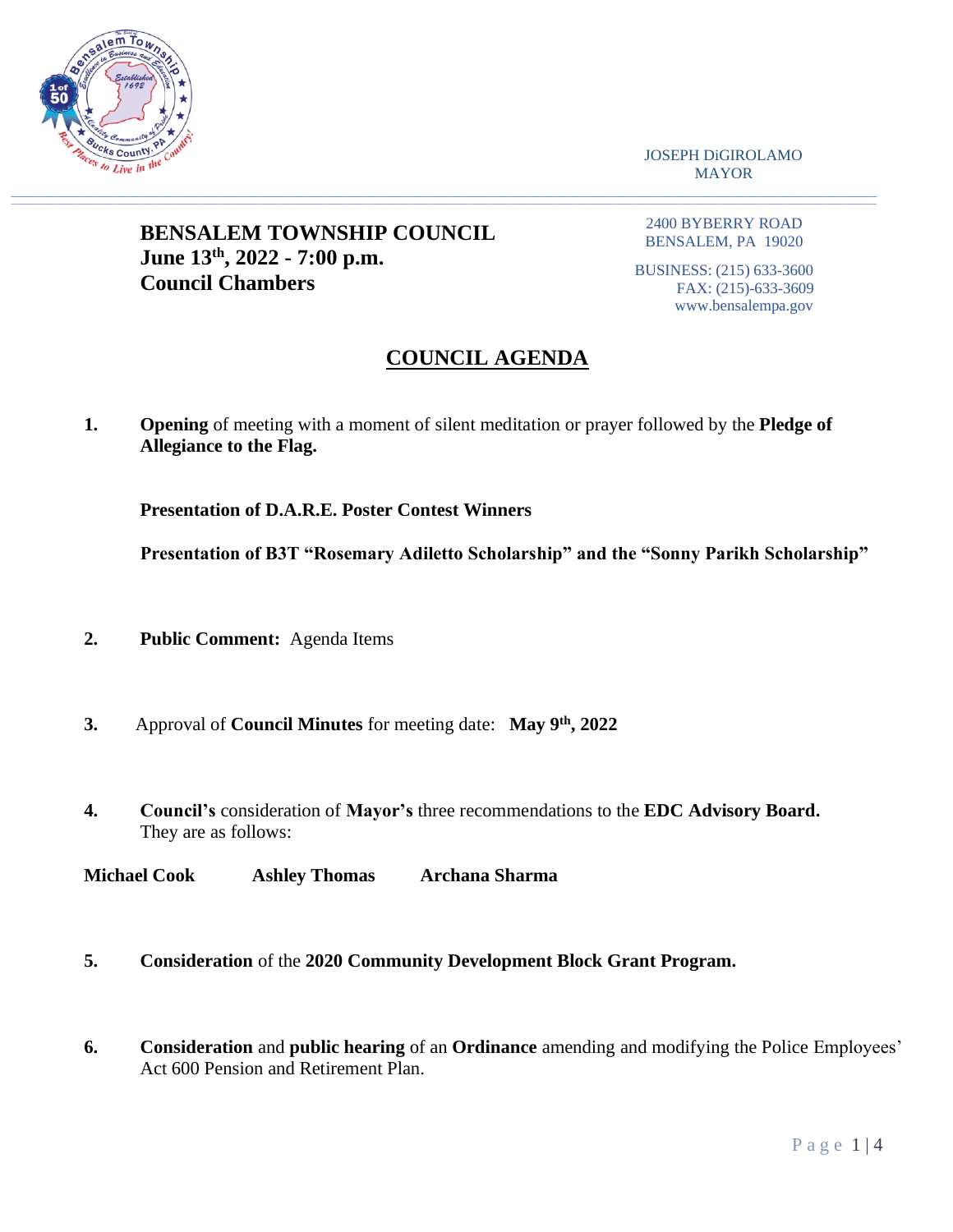- **7. Consideration** and **public hearing** of an **Ordinance** amending and modifying the Defined Benefit Pension Plan and Trust for the Non-Uniformed Employees of the Township of Bensalem.
- **8. Consideration** of a **Resolution** regarding the **Bensalem Police Pension Plan** which was adopted pursuant to Act 600.
- **9**. Consideration of a **Resolution** for **Act No. 537, PA Sewage Facilities Act,** plan revision for new land development of a parcel of land identified as **4946 Neshaminy Boulevard Subdivision.**

#### **10. Consideration** and **signing** of **Agreements** for:

| Applicant:                    | Amazon.com Services, LLC - Phase 3  |  |
|-------------------------------|-------------------------------------|--|
| <b>Location:</b>              | 445 Winks Lane & 777 Winks Lane     |  |
| <b>Proposed Use:</b>          | <b>Offsite Parking Improvements</b> |  |
| <b>Zoning Classification:</b> | GI - General Industrial             |  |
| <b>Tax Parcel:</b>            | 2-79-10-1 and 2-79-9                |  |

A. Land Development Improvements Agreement (6) Executed copies to be signed by Council upon consideration.

B. Stormwater Best Management Practices Operations & Maintenance Agreement

(6) Executed copies to be signed by Council upon consideration.

 **11.** Consideration of **Escrow Releases** for:

| A. Developers Request: |                  | <b>Faith Unity – Release #1 - Revised</b> |
|------------------------|------------------|-------------------------------------------|
| <b>Location:</b>       |                  | Richlieu Road                             |
| <b>Tax Parcel:</b>     | $2 - 1 - 55 - 2$ |                                           |
| <b>Amount:</b>         |                  | \$43,500.00                               |

| <b>B. Developers Request:</b> |        | <b>Samarpan Hindu Temple – Release #8</b> |
|-------------------------------|--------|-------------------------------------------|
| <b>Location:</b>              |        | 2746 Mechanicsville Road                  |
| <b>Tax Parcel:</b>            | 2-36-8 |                                           |
| <b>Amount:</b>                |        | \$96,854.72                               |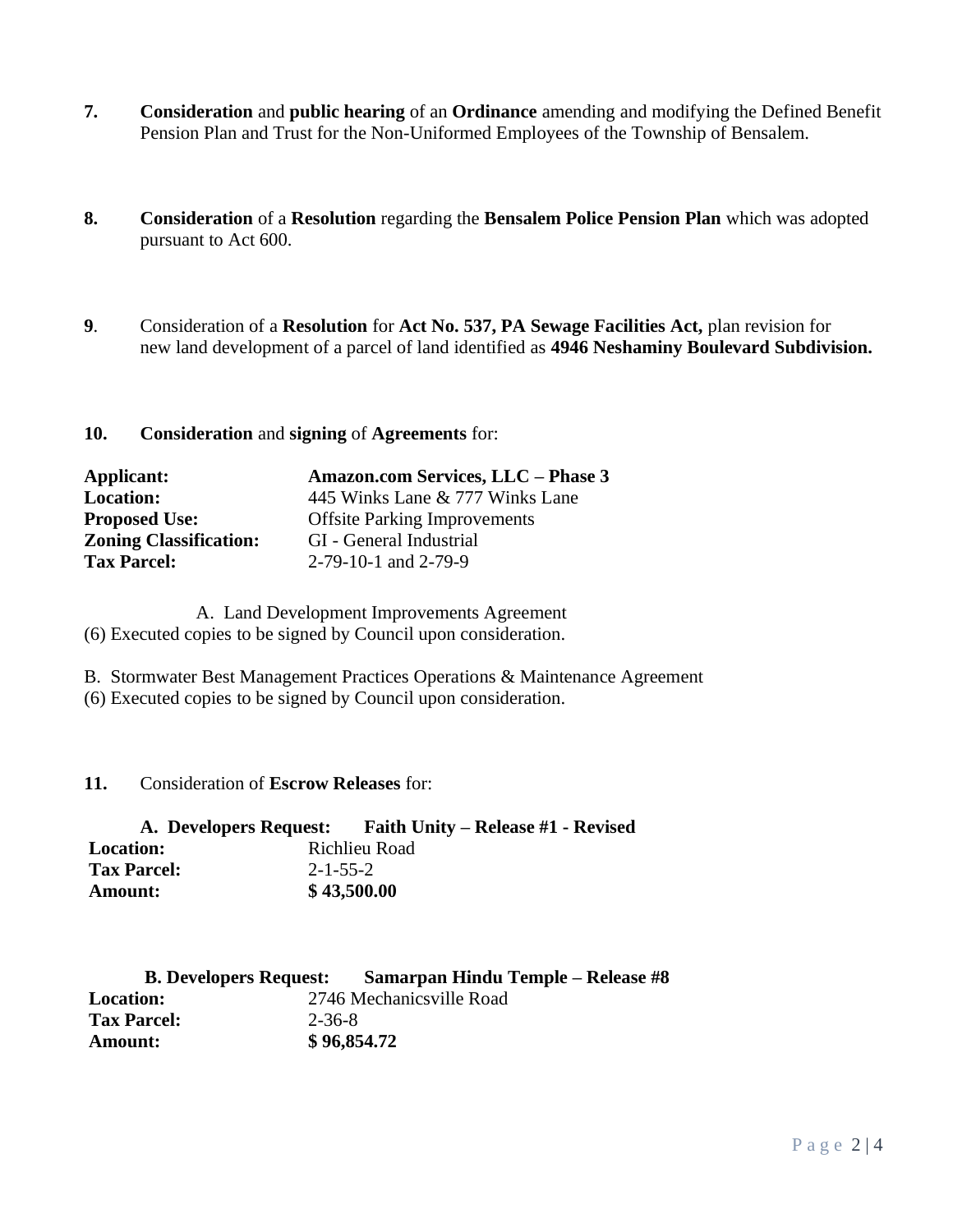### **12.** Consideration of a **Minor Preliminary Subdivision:**

| Applicant:                    | <b>Robert Suita</b>    |
|-------------------------------|------------------------|
| <b>Location:</b>              | 1313 Park Avenue       |
| <b>Proposed Use:</b>          | Residential            |
| <b>Zoning Classification:</b> | $R-A - Rural District$ |
| <b>Tax Parcel:</b>            |                        |

[View Plans](https://www.bensalempa.gov/uploads/2/4/9/3/24936441/1313_park_ave_-_minor_sd__robert_siuta__003_.pdf)

#### **13. Consideration** of a **Preliminary Land Development** for:

| Applicant:                    | <b>Johnson Development Associates, Inc.</b> |  |
|-------------------------------|---------------------------------------------|--|
| <b>Location:</b>              | 2600 State Road                             |  |
| <b>Proposed Use:</b>          | Warehouse/Distribution                      |  |
| <b>Zoning Classification:</b> | R-55 - Riverfront Revitalization District   |  |
| <b>Tax Parcel:</b>            | $2 - 65 - 21$                               |  |

[View Plans](https://www.bensalempa.gov/uploads/2/4/9/3/24936441/state_rd_2600_revised__4__-_johnson_development.pdf)

#### **14. Public Comment**

#### **15. Other Business**

#### **16. Next Meeting: 6/27/22 - Adjournment**

**By: Joseph Pilieri, Council Secretary**

**Council reserves the right to add or delete items to alter the order of business as they deem necessary.**

**Curfew for Council Meetings is 10:30 P.M.** 

Council meetings can be viewed live by the public on **cable television** channels 22 (Comcast Xfinity) in Bensalem and 34 (Verizon Fios) throughout Bucks County. Meetings will then replay daily at 1:00 A.M., 10:00 A.M. and 7:00 P.M.